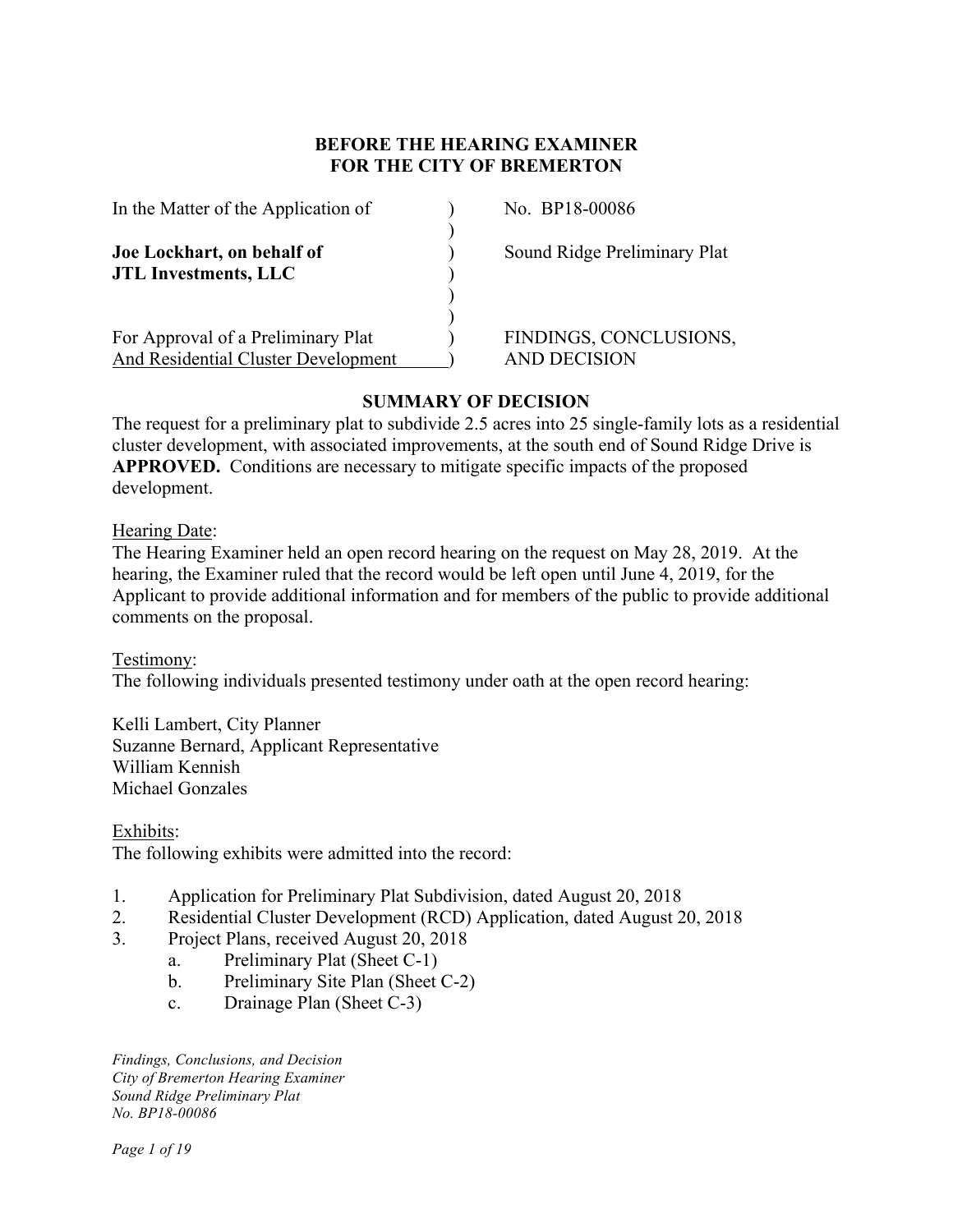- d. Preliminary Sanitary Sewer and Water Plan (Sheet C-4)
- e. Preliminary Stormwater Pollution Prevention Plan (Sheet C-5)
- 4. Drainage Report, MAP, Ltd., dated July 25, 2018
- 5. Geotechnical Engineering Report, EnviroSound Consulting, Inc., dated August 1, 2018
- 6. Determination of Incompleteness, dated September 26, 2018
- 7. Conditional Water and Sewer Availability Letter, dated May 9, 2019
- 8. SEPA Environmental Checklist, dated September 12, 2018
- 9. Density Analysis, MAP, Ltd., dated September 13, 2018
- 10. Safe Route to School Analysis, dated September 19, 2018
- 11. Traffic Impact Analysis, Heath & Associates, Inc., dated November 16, 2018
- 12. Ingress and Egress Easement (No. 201901240059), recorded January 24, 2019
- 13. Endorsement, Land Title Company of Kitsap County (No. 72156-215581559), effective date May 7, 2019
- 14. Determination of Completeness, dated January 31, 2019
- 15. Notice of Application and SEPA Determination, dated February 5, 2019
- 16. *Kitsap Sun,* ad proof, dated January 31, 2019; Declaration of Mailing, dated February 5, 2019; Declaration of Posting, dated February 5, 2019
- 17. Email from Cindy Sommerfeld to Kelli Lambert, dated February 5, 2019, with email string
- 18. Email from Michael Gonzales to Kelli Lambert, dated February 19, 2019, with email string
- 19. Critical Area Covenant Form
- 20. Letter from Rhiannon Fiala to Joe Lockhart, dated April 25, 2019
- 21. Email from Paul Wandling to Pat Fuhrer, dated June 6, 2018, with email string
- 22. Determination of Nonsignificance, issued April 26, 2019
- 23. Notice of Public Hearing, dated May 13, 2019
- 24. Staff Report
- 25. Email from *Kitsap Sun* to Kelli Lambert, dated May 7, 2019, with ad copy; Declaration of Mailing, dated May 13, 2019; Declaration of Posting, dated May 13, 2019
- 26. Letter from residents of Sound Ridge Drive, received May 28, 2019
- 27. Site Plan from 2005 Construction Plans, received May 28, 2019
- 28. Letter from Larry Grohn, Kitsap Bank, received May 30, 2019
- 29. Additional letter from residents of Sound Ridge Drive, received June 3, 2019
- 30. Photographs (21) from residents of Sound Ridge Drive, received June 3, 2019

The Hearing Examiner enters the following findings and conclusions based upon the testimony at the open record hearing and the admitted exhibits:

# **FINDINGS**

Application and Notice

1. Joe Lockhart, on behalf of JTL Investments, LLC (Applicant), requests preliminary plat approval to subdivide 2.5 acres into 25 single-family residential lots, with associated

*Findings, Conclusions, and Decision City of Bremerton Hearing Examiner Sound Ridge Preliminary Plat No. BP18-00086*

*Page 2 of 19*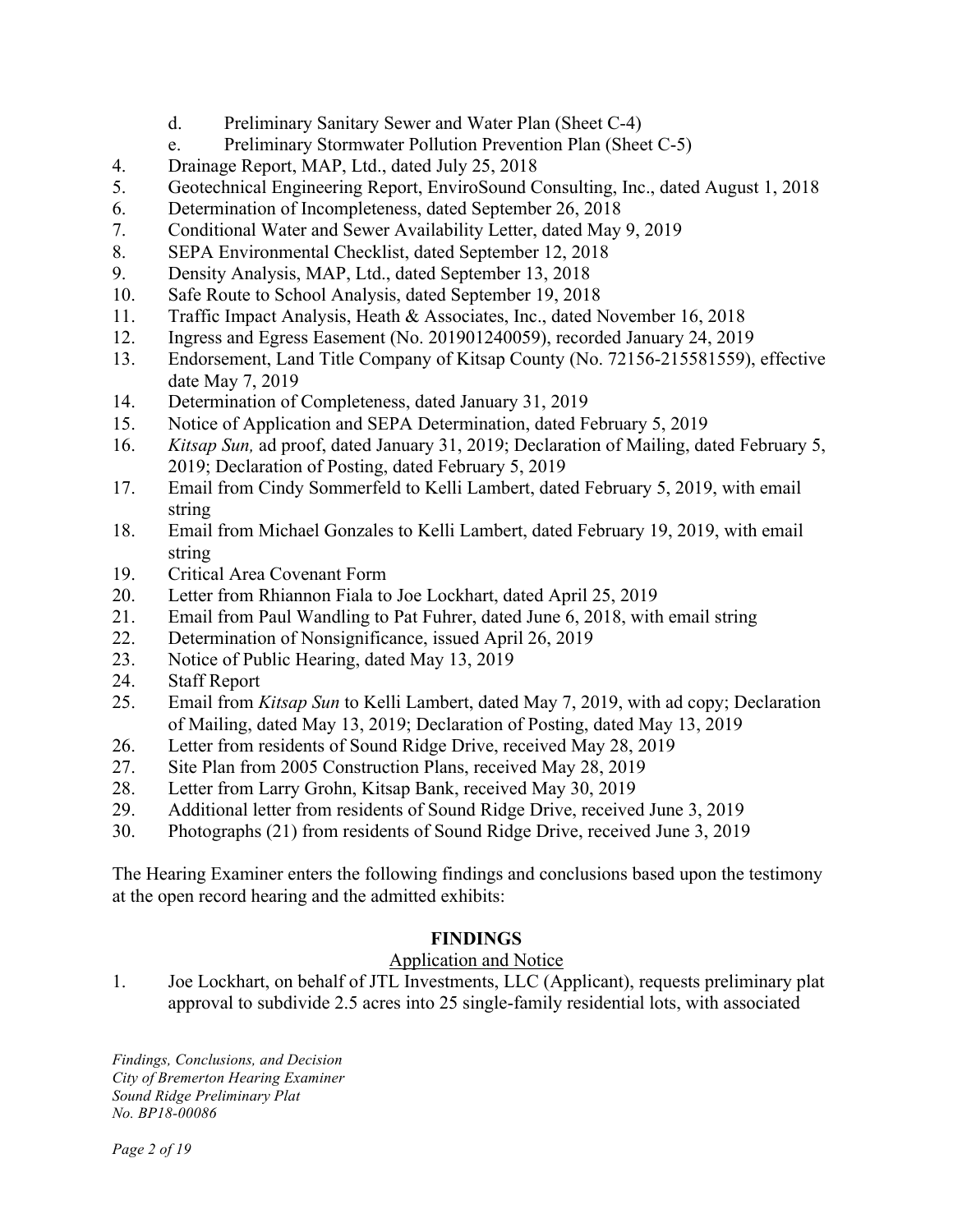improvements, as a residential cluster development. Twenty-four of the residential structures would be attached (zero lot line) single-family homes, and one residence would be a detached single-family home. Site improvements would include grading of approximately 20,000 cubic yards of material and installation of stormwater control facilities and landscaping. The property is located at the south end of Sound Ridge Drive, a private road, and would end in a cul-de-sac when development is complete.<sup>1</sup> *Exhibit 1; Exhibit 2; Exhibit 3; Exhibit 24, Staff Report, page 1.* 

2. The City of Bremerton (City) determined the application was complete on January 31, 2019. On February 5, 2019, the City mailed or emailed notice of the application to property owners within 300 feet of the subject property and to reviewing departments and agencies, including the Bremerton School District, the Washington State Department of Fish and Wildlife (WDFW), the Department of Ecology (DOE), and Kitsap Transit. The same day, the City posted notice of the application on the property and published notice in the *Kitsap Sun*. On May 13, 2019, the City provided notice of the open record hearing associated with the application by mailing or emailing notice to property owners within 300 feet of the property and to reviewing departments and agencies. The same day, the City posted notice of the hearing on the property and published notice in the *Kitsap Sun*. As discussed in detail below, the City received written comments from area residents expressing concern about the proposal. *Exhibit 15; Exhibit 16; Exhibit 24, Staff Report, page 9; Exhibit 25; Exhibit 26; Exhibit 29; Exhibit 30.* 

#### State Environmental Policy Act

3. The City Department of Community Development (DCD) acted as lead agency and analyzed the environmental impacts of the proposal, as required by the State Environmental Policy Act (SEPA), Chapter 43.21C Revised Code of Washington (RCW). The City consolidated the application and SEPA comment periods under the Optional Determination of Nonsignificance (DNS) process provided for by the Washington Administrative Code (WAC) 197-11-355, with a comment deadline of February 19, 2019. Notice materials stated that DCD expected to issue a DNS for the proposal. No comments specific to SEPA were received.<sup>2</sup> Following the comment period, DCD reviewed the Applicant's Environmental Checklist and other information on file and determined that the proposal would not have a probable significant adverse impact on the environment. Accordingly, DCD issued a DNS on April 26, 2019. The DNS was not appealed. *Exhibit 16; Exhibit 22; Exhibit 24, Staff Report, page 1.*

 <sup>1</sup> The property is identified by tax assessor ID number 282401-1-059-2003. *Exhibit 24, Staff Report, page 1.* A legal description of the property is provided with the application materials. *Exhibit 2.*

 $2^2$  Area resident Michael Gonzales referenced the Applicant's SEPA Checklist in his written comments. His letter, however, addressed general aspects of the proposed development and did not challenge the City's SEPA determination specifically. His comments are discussed, in detail, below. *Exhibit 18.*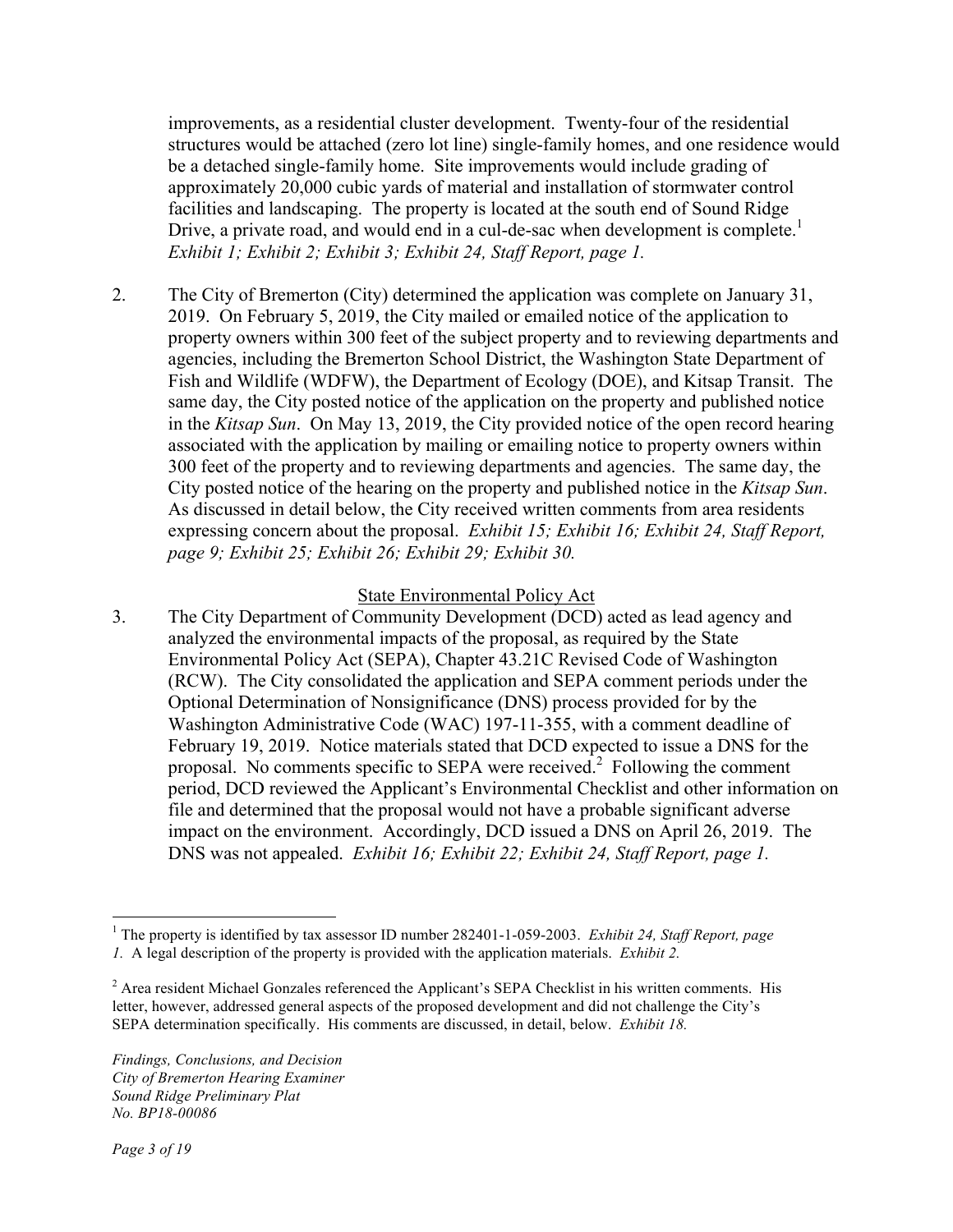### Comprehensive Plan, Zoning, and Surrounding Property

- 4. The property is designated Low Density Residential (LDR) under the City Comprehensive Plan. The purpose of the LDR designation is to "create new and support existing single-family neighborhoods." *Bremerton Comprehensive Plan, page LU-31.*  Comprehensive Plan Land Use Element goals and policies relevant to the proposal include: planning for Bremerton's population and employment growth; designating neighborhoods, communities, and centers throughout the city and encouraging the implementation of design guidelines for new development; protecting Bremerton's natural environment; promoting land use patterns and development to minimize impacts on natural systems, maximize returns on infrastructure investment, and reduce greenhouse gas emissions; and promoting infill development in order to preserve rural areas, open spaces, and ecologically functioning lands within the city. Comprehensive Plan Housing Element goals and policies relevant to the proposal include: encouraging the development of a variety of new housing options and densities to meet the changing needs of the city's residents; promoting a sense of community, or gathering places, within new neighborhoods by creating spaces where residents can interact; and supporting access to quality and affordable housing.<sup>3</sup> Exhibit 24, Staff Report, pages 6 and 7.
- 5. The property is located within the City's Low Density Residential (R-10) zoning district. The intent of the R-10 zoning district is to accommodate single-family housing by infilling at a range of lot sizes consistent with urban growth patterns. Some attached single-family housing may be appropriate when responding to sensitive areas or accommodating innovative design. Residential development at higher densities is encouraged at the edge of designated centers. *Bremerton Municipal Code (BMC) 20.60.010*. Development of single-family detached dwelling units and single-family attached (zero lot line) dwelling units is allowed within the R-10 zoning district. *BMC 20.60.020(j)(1) and (2). Exhibit 24, Staff Report, page 1.*
- 6. Property to the north is also zoned R-10 and includes an undeveloped, 15-foot parcel, encumbered with easements for utilities and access, and other developed and undeveloped residential lots along Sound Ridge Drive. Property to the east and west is zoned R-10 as well. The Highland View plat is currently under construction to the west and will consist of 27 single-family residences when complete. Property to the east is currently undeveloped. Property to the south is zoned "Urban Medium Residential Density" and is developed with condominiums. *Exhibit 3; Exhibit 24, Staff Report, pages 1 and 2.*

 $3$  City staff specifically identified Comprehensive Plan Land Use Element Goals LU1 and LU3, and Policies LU1A, LU3C, and LU3I, as relevant to the proposal. City staff also identified Housing Element Goals H2 and H3 and Policy H2F as relevant. *Exhibit 24, Staff Report, pages 6 and 7.*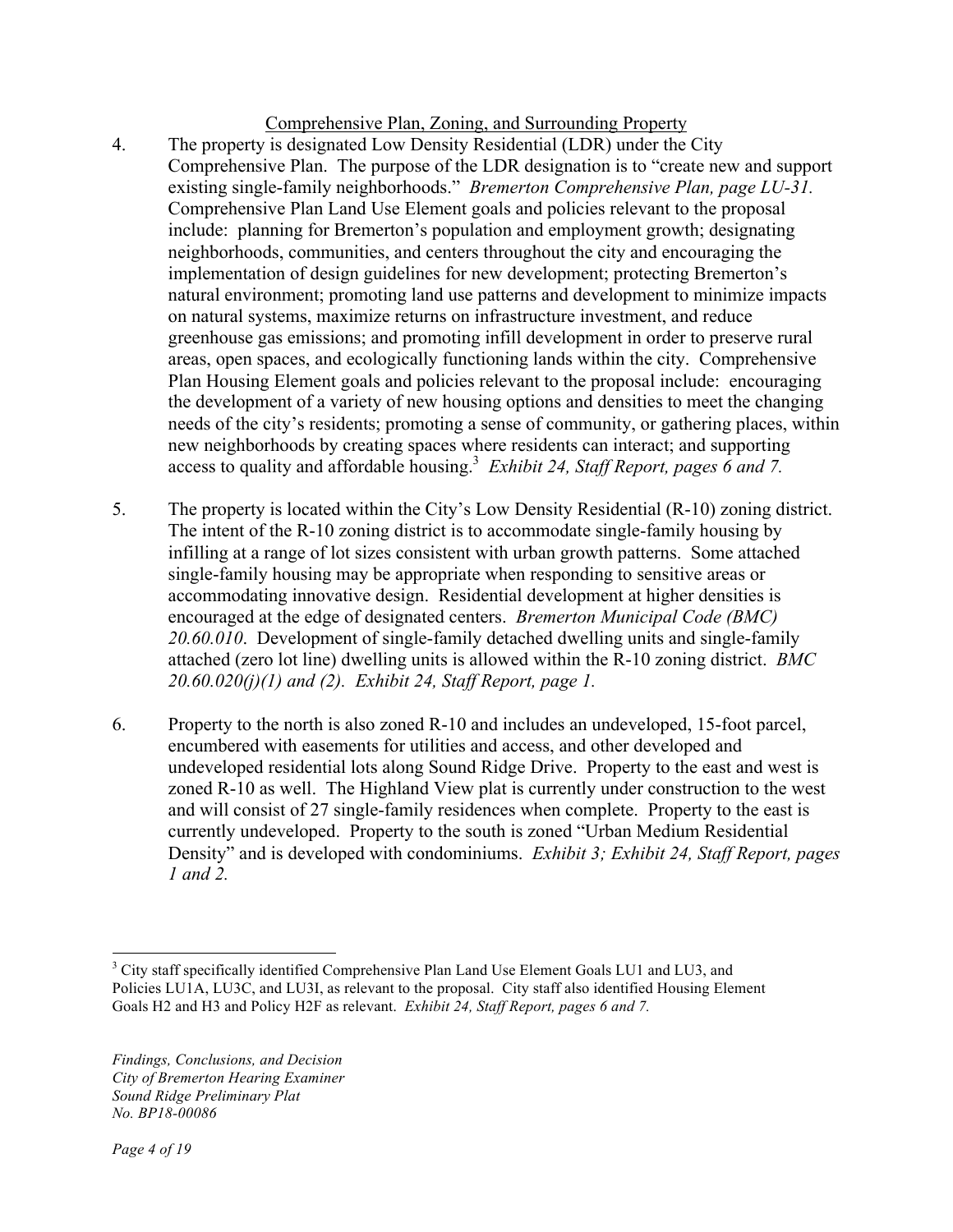## Residential Cluster Development

- 7. The intent of the residential cluster development (RCD) provisions of the municipal code is to accommodate urban densities of the underlying zoning district while allowing residential development to utilize less land area. These provisions aim to allow greater flexibility in the design of subdivisions to ensure development is in harmony with the natural characteristics on-site and to preserve features such as critical areas, open space, recreation areas, or scenic vistas. *BMC 20.58.060(a)*. An RCD may be applied to all subdivisions as permitted in Chapter 20.12 BMC. *BMC 20.58.060(b).* The maximum and minimum density of the underlying zone applies, and unbuildable critical areas may be included in the area for calculating density. *BMC 20.58.060(d)(1).* The minimum required density in the R-10 zoning district is five dwelling units per acre (du/ac), and the maximum density is 10 du/ac. *BMC 20.60.065.* With 25 lots proposed on 2.5 acres, the gross density of the project would be 10 du/ac, consistent with the zoning code. *Exhibit 9; Exhibit 24, Staff Report, page 2.*
- 8. Within the R-10 zoning district, minimum lot size is normally 4,300 square feet. *BMC 20.65.065(d).* With an RCD, however, minimum lot size may be reduced to 2,500 square feet, provided all lots are buildable. *BMC 20.58.060(d)(2)*. Here, the minimum lot size proposed is 2,510 square feet. The largest proposed lot would be 4,107 square feet, and the average lot size would be 2,813 square feet. All lots would be buildable as proposed, satisfying the requirements of BMC 20.58.060(d)(2). *Exhibit 3; Exhibit 9; Exhibit 24, Staff Report, page 3.*
- 9. Minimum front and rear setbacks are 15 feet and minimum side yard setbacks are five feet in the R-10 zoning district. *BMC 20.60.060(a)(1).* With an RCD, however, these requirements may be modified to encourage innovate site design so long as all structures and parking areas within the RCD maintain a 10-foot minimum setback from all perimeter property lines. *BMC 20.58.060(d)(3).* Here, no buildings or parking areas would be located within the required 10-foot perimeter property line setback. Twenty of the 25 lots would meet the typical 15-foot rear setback required in the R-10 zoning district. Due to site topography, however, City staff determined the following rear setbacks would be allowed to encourage innovative site design:
	- The rear setback on Lot 21 would be reduced to 14 feet.
	- The rear setback on Lot 11 would be reduced to 6 feet.
	- The rear setbacks on Lots 1, 12, and 13 would be reduced to 10 feet. Moreover, on these particular lots, the required 10-foot site perimeter setback would be coterminus with the reduced 10-foot rear setback.

*Exhibit 3; Exhibit 24, Staff Report, page 3.* 

10. Minimum lot width in the R-10 zoning district is 30 feet. With an RCD, however, deviations are permitted. *BMC 20.58.060(d)(4).* Here, City staff reviewed the proposal and determined that the proposed lot widths are appropriate for the attached, zero lot line

*Findings, Conclusions, and Decision City of Bremerton Hearing Examiner Sound Ridge Preliminary Plat No. BP18-00086*

*Page 5 of 19*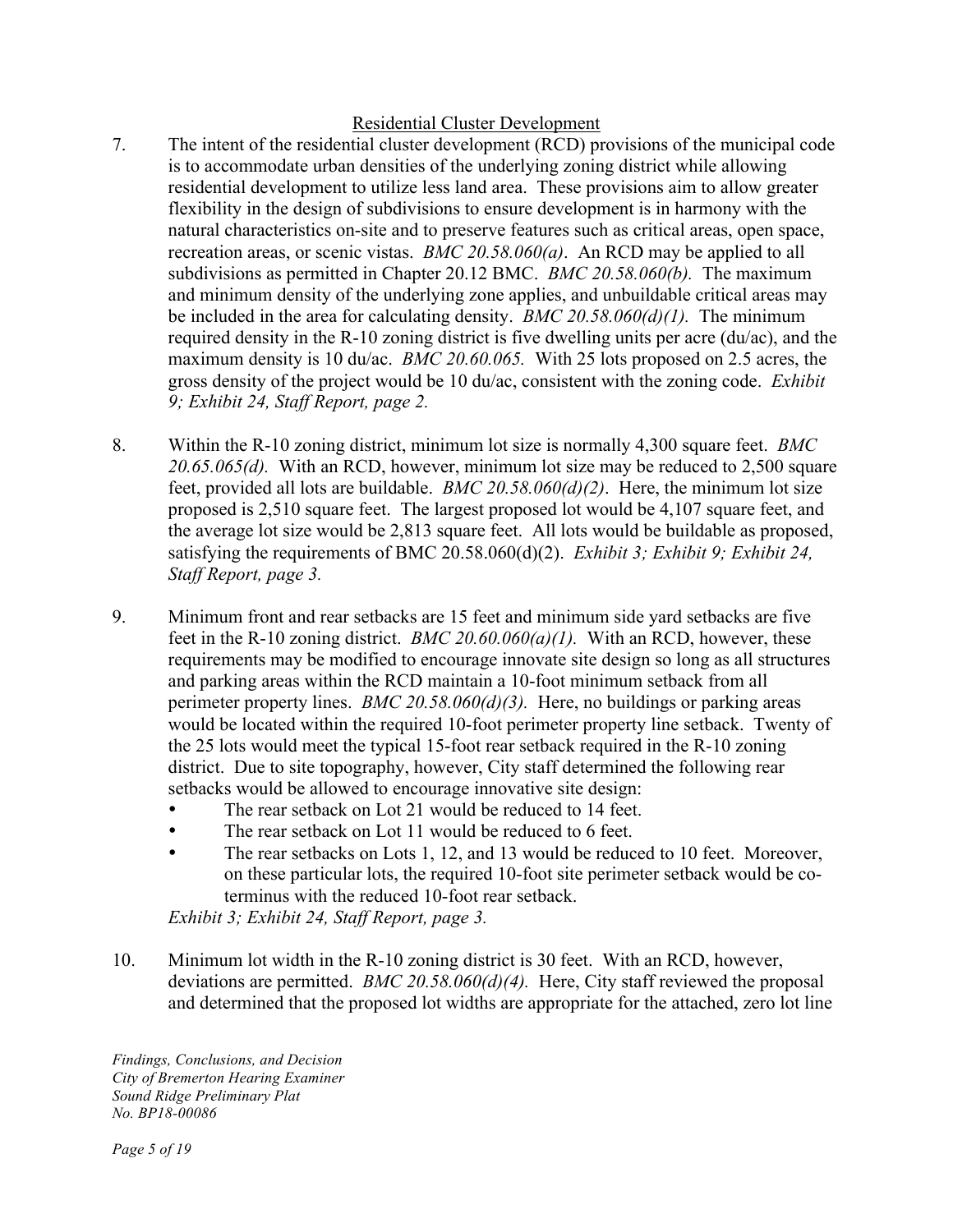buildings and development within a cul-de-sac. Moreover, all proposed lots are buildable as designed. *Exhibit 3; Exhibit 24, Staff Report, page 3.*

- 11. Total development coverage is limited to 50 percent of the total site area, including open space, and each RCD must provide a minimum of 20 percent of the gross site area for common open space, set aside on separate tracts. *BMC 20.58.060(d)(5) and (8).* The total development coverage proposed is 44 percent, and the proposed plat would contain approximately 0.5 acres of open space on three separate tracts, satisfying these requirements. The Applicant would submit a final open space plan with the Site Development Permit. In addition, the Applicant would identify common open space areas on separate tracts, restrict them in perpetuity from further subdivision or development, and include these restrictions on the face of the final plat. *Exhibit 3; Exhibit 24, Staff Report, pages 3 and 4.*
- 12. BMC 20.58.060(d) requires two off-street parking spaces for each residence*.* Here, each lot would include a garage and paved driveway, accommodating two parking spaces per residential lot. *Exhibit 24, Staff Report, page 3.*

## Critical Areas

13. Kitsap County Critical Areas Maps illustrate that portions of the site contain moderate geologically hazardous areas. There are no other critical areas on-site. The Applicant submitted a geotechnical report, prepared by EnviroSound Consulting in August 2018, reviewing geotechnical considerations for the site. The report determined that, with appropriate measures taken to ensure slope stability, the proposal would comply with the requirements of BMC 20.14.600, related to geologically hazardous areas. The report further noted that slope stability for any residential structures proposed on Lot 1 should be further evaluated to determine if pile foundations are necessary. The City Building Official reviewed the geotechnical report and noted that additional geotechnical inspections should occur during future development of the site, including inspections related to structural fill and compaction, soil bearing, placement of retaining walls and rockeries, ongoing site monitoring during wet weather construction, and final grading. In addition, the Applicant would record a "Notice to Title and Hold Harmless Agreement" recognizing the geological hazards and holding the City harmless of any related, future claims. *Exhibit 3; Exhibit 5; Exhibit 24, Staff Report, pages 4 and 5.*

### Landscaping

14. All new development is subject to Chapter 20.50 BMC landscaping requirements. *BMC 20.50.020.* BMC 20.50.040 and BMC 20.50.050(a)(1) require landscaped front yard setback areas; street trees along public and private streets at a standard of one tree for every 25 linear feet of street frontage, unless otherwise required by BMC 20.50.050(c); and preservation of existing vegetation on undeveloped portions of property, excluding noxious weeds and invasive species. The Applicant submitted preliminary plans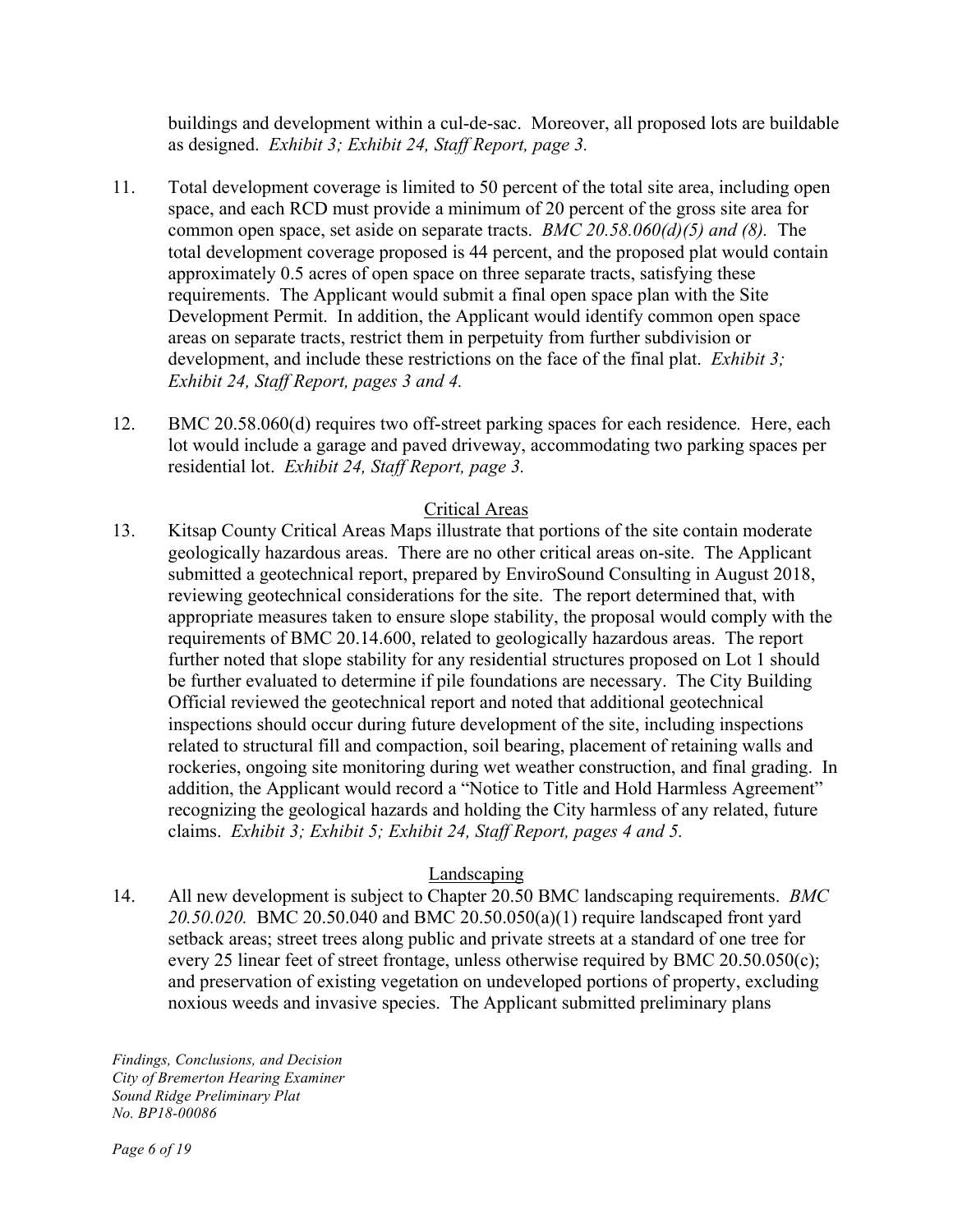addressing these requirements. The plans show that approximately 21,780 square feet of native landscaping would be installed or preserved in the open space tracts and that street trees would be planted along the Sound Ridge Drive frontage, as required by Chapter 20.50 BMC. The Applicant would submit a final landscaping plan with the Site Development Permit. All common areas, including open spaces, would be maintained by a homeowner's association (HOA) following development, and this requirement would be shown on the face of the final plat. *Exhibit 3; Exhibit 24, Staff Report, pages 4 and 9.*

#### Access and Traffic Impacts

- 15. As noted above, the development would be accessed from Sound Ridge Drive, a private road. Sound Ridge Drive would terminate as a cul-de-sac within the development, and each lot would have access to Sound Ridge Drive from a paved driveway. The Applicant would install frontage improvements on Sound Ridge Drive within the plat, as required by BMC 11.12.110, including curbs, gutters, sidewalks, ADA-compliant sidewalk ramps, street trees, and associated pavement restoration. The City Public Works Department determined that street lighting and planter strips would not be required for the proposal. The road within the plat would remain private and be maintained by the HOA in the future. This requirement would be shown on the face of the final plat. *Exhibit 3; Exhibit 21; Exhibit 24, Staff Report, pages 5 and 9.*
- 16. The Applicant submitted a Traffic Impact Analysis (TIA), prepared by Heath & Associates, Inc., in November 2018, assessing traffic impacts from the development. The TIA determined that the proposal would generate 25 additional PM peak hour trips per day and would not cause existing levels of service (LOS) at intersections in the vicinity to be negatively impacted or fall below the City's adopted standard of LOS E. Accordingly, the TIA determined that no off-site mitigation would be necessary for the proposal. *Exhibit 11.*

#### Stormwater

17. The City Public Works and Engineering Department reviewed the proposal and determined that stormwater quantity and quality mitigation, under Chapter 15.04 BMC, would be required. MAP, Ltd., prepared a preliminary storm drainage analysis for the proposal, dated July 25, 2018. The report states that the site drains to an existing storm conveyance system that discharges directly into Sinclair Inlet. All stormwater from impervious roadway surfaces on-site would be detained and treated for water quality, through use of a modular wetland system, prior to being discharged into the existing storm conveyance system. The report further notes that low-impact development (LID) techniques are not feasible on the site due to existing topography. The Applicant would ensure that natural drainage systems and outfalls are preserved and that stormwater flow is maintained on-site. The Applicant would submit a Temporary Erosion and Sedimentation Control Plan and obtain a Department of Ecology water quality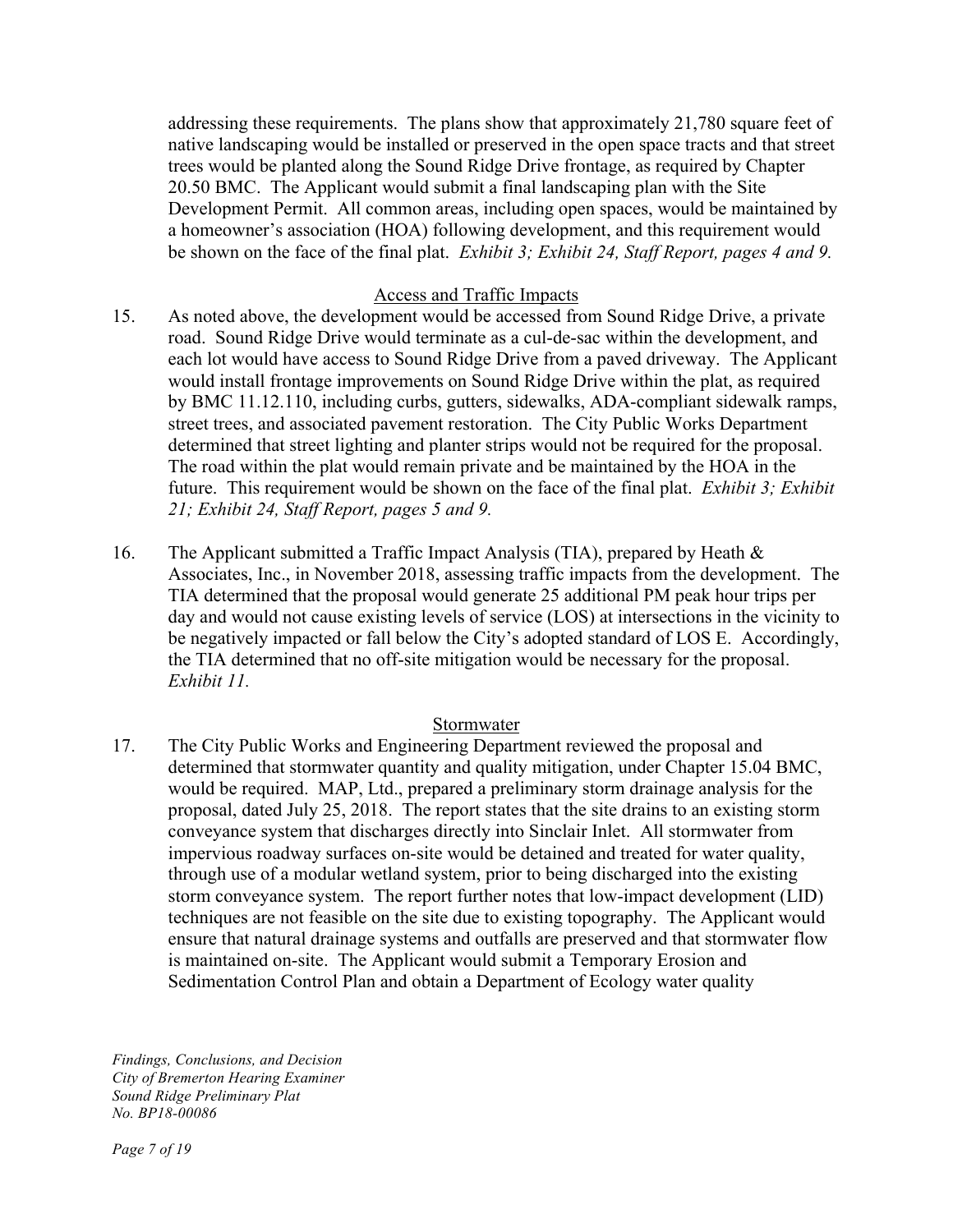construction permit prior to issuance of a Site Development Permit. *Exhibit 2; Exhibit 3; Exhibit 4; Exhibit 20; Exhibit 24, Staff Report, pages 5 and 10.*

## Utilities and Services

- 18. The City Public Works and Utilities Department issued a letter, dated May 9, 2019, noting that the City of Bremerton has facilities and adequate capacity and supply to provide sewer and water service to the proposed development. The Applicant would coordinate with Waste Management regarding trash collection and with the U.S. Postal Service regarding mail delivery prior to Site Development Permit approval. *Exhibit 7; Exhibit 24, Staff Report, pages 7 and 8.*
- 19. The Public Works and Utilities Department also noted that all public utilities must meet current standards at the time of Site Development Permit submittal; all utilities must be accessible by service vehicle and installed within the public right-of-way or within a utility easement; fire truck access must be available for all fire hydrants; and all connection fees must be paid prior to final occupancy approval. In addition, all utility easements and open space dedications would be noted on the face of the plat. The City Fire Marshal also reviewed the proposal and determined that a fire sprinkler system must be installed in each residence, the minimum width of the cul-de-sac must be 96 feet, and appropriate fire lanes must be maintained within the plat. *Exhibit 20; Exhibit 24, Staff Report, pages 5 and 6.*
- 20. In January 2019, the City of Bremerton granted an easement for access across Sound Ridge Drive to the property owners on Sound Ridge Drive, including the Applicant. Subsequently, the Applicant submitted a title report (Exhibit 13) showing that ingress and egress to the property is assured. *Exhibit 13; Exhibit 24, Staff Report, page 8.*
- 21. The Bremerton School District would serve the project site. Students within the plat would attend West Hills Elementary, Mountain View Middle School, and Bremerton High School. An existing bus stop at the intersection of Roosevelt Boulevard and Sound Ridge Drive, approximately 720 feet north of the property, already serves the area, and paved sidewalks would provide safe walking routes to the bus stop. *Exhibit 10; Exhibit 24, Staff Report, page 6.*

## Written Comments

- 22. As noted above, the City received comments from area residents in response to its notice materials. Specifically, Michael and Jessica Gonzales, who live at the south end of Sound Ridge Drive, adjacent to the proposed development, wrote to the City with the following concerns:
	- The proposed development would obstruct or alter views of existing properties adjacent to the site. This would include obstructing existing views of Mt. Rainier and the western portion of Sinclair Inlet from the Gonzales's property and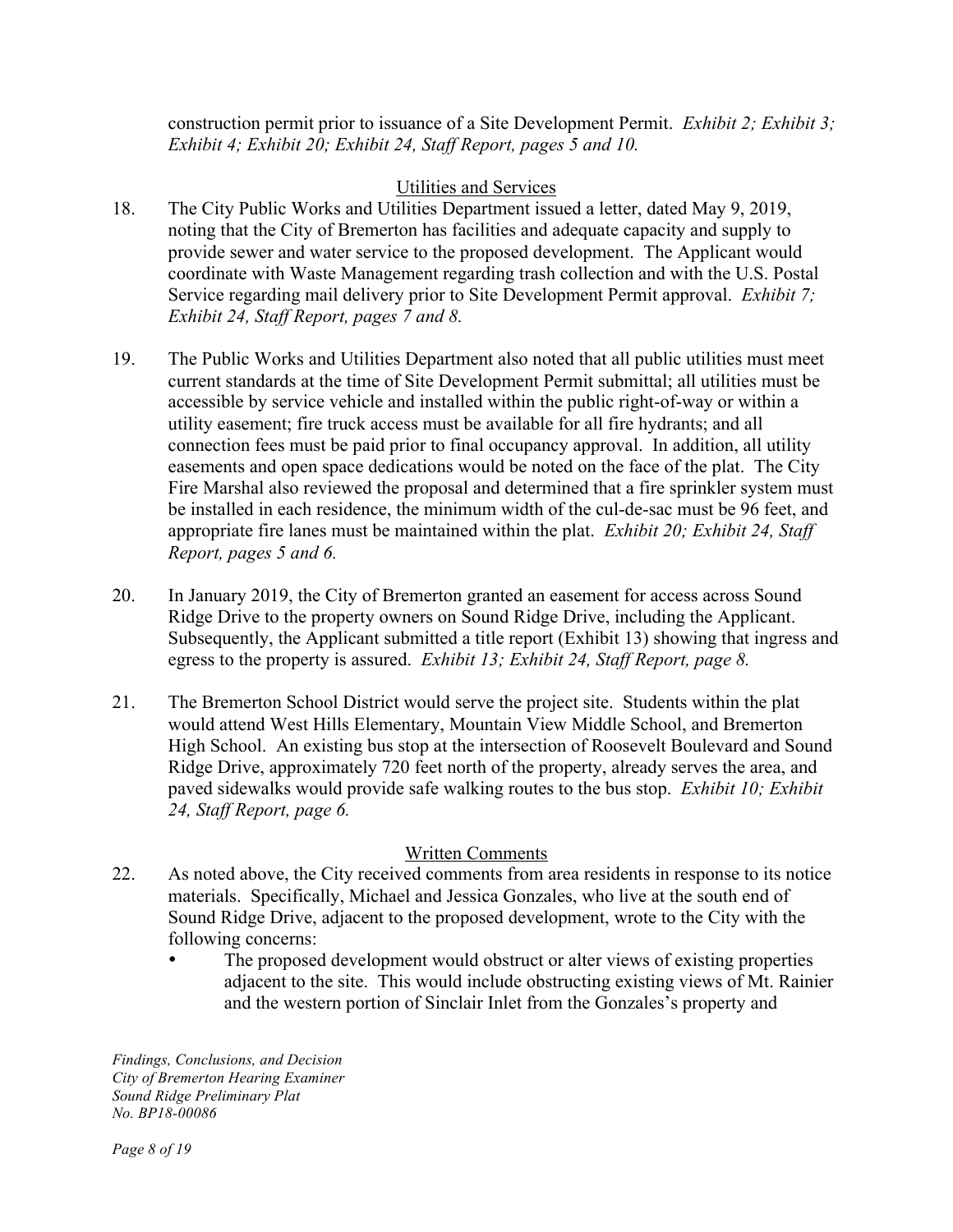partially obstructing or altering views of Sinclair Inlet for at least half of the other, current residents of Sound Ridge Drive.

- The proposal would increase traffic along Sound Ridge Drive, a private street that was not intended to provide access to 25 additional homes.
- Open space tracts identified on the project plans should be protected from further development or subdivision in perpetuity.
- The Traffic Impact Analysis did not assess traffic impacts from the proposal beyond intersections in the immediate vicinity or assess traffic impacts from the proposal on the existing residents of Sound Ridge Drive.
- Assurances should be made about construction hours.
- The proposal would impact wildlife in the area, including bald eagles, hawks, and black-tailed deer.
- Stormwater on-site currently pools as a pond in the southeastern quadrant of the proposed development and impacts to this pond have not been considered. *Exhibit 18.*
- 23. In addition to the letter submitted by the Gonzaleses, a collection of the existing residents on the developed portion of Sound Ridge Drive submitted a letter, dated May 28, 2019, expressing similar concerns over the proposal. In addition to reiterating concerns over impacts to existing views and wildlife, the letter focused extensively on issues with Sound Ridge Drive itself. Specifically, the letter noted that existing residents of Sound Ridge Drive believed they owned the road and, until this proposal occurred, did not realize the road was owned by a bank that obtained it in foreclosure. These residents are concerned that tripling the number of residents that use Sound Ridge Drive will cause a dangerous situation; that costs to maintain the road will increase, and no road maintenance agreement (RMA) currently exists addressing this issue; and that existing residents should have been informed that they did not own the road, and they should be reimbursed for maintaining it in the past. *Exhibit 26.*
- 24. City staff provided a written response to some of the concerns raised in the public comments. Staff noted:
	- The municipal code does not have codes to protect views. Further, the Applicant maintains that views would not be obstructed, due to existing site topography.
	- The subject property has ingress/egress easement rights over Sound Ridge Drive. The cul-de-sac would provide an emergency vehicle turnaround, a benefit to the entire neighborhood.
	- All R-10 lots within the city that are large enough have the right to subdivide and the Comprehensive Plan encourages infill development.
	- The Applicant would be required to submit additional plans and documentation prior to final plat approval, including submitting a final open space plan.
	- The submitted TIA shows that traffic impacts from the proposal would be minimal and would not impact adopted LOS in the vicinity.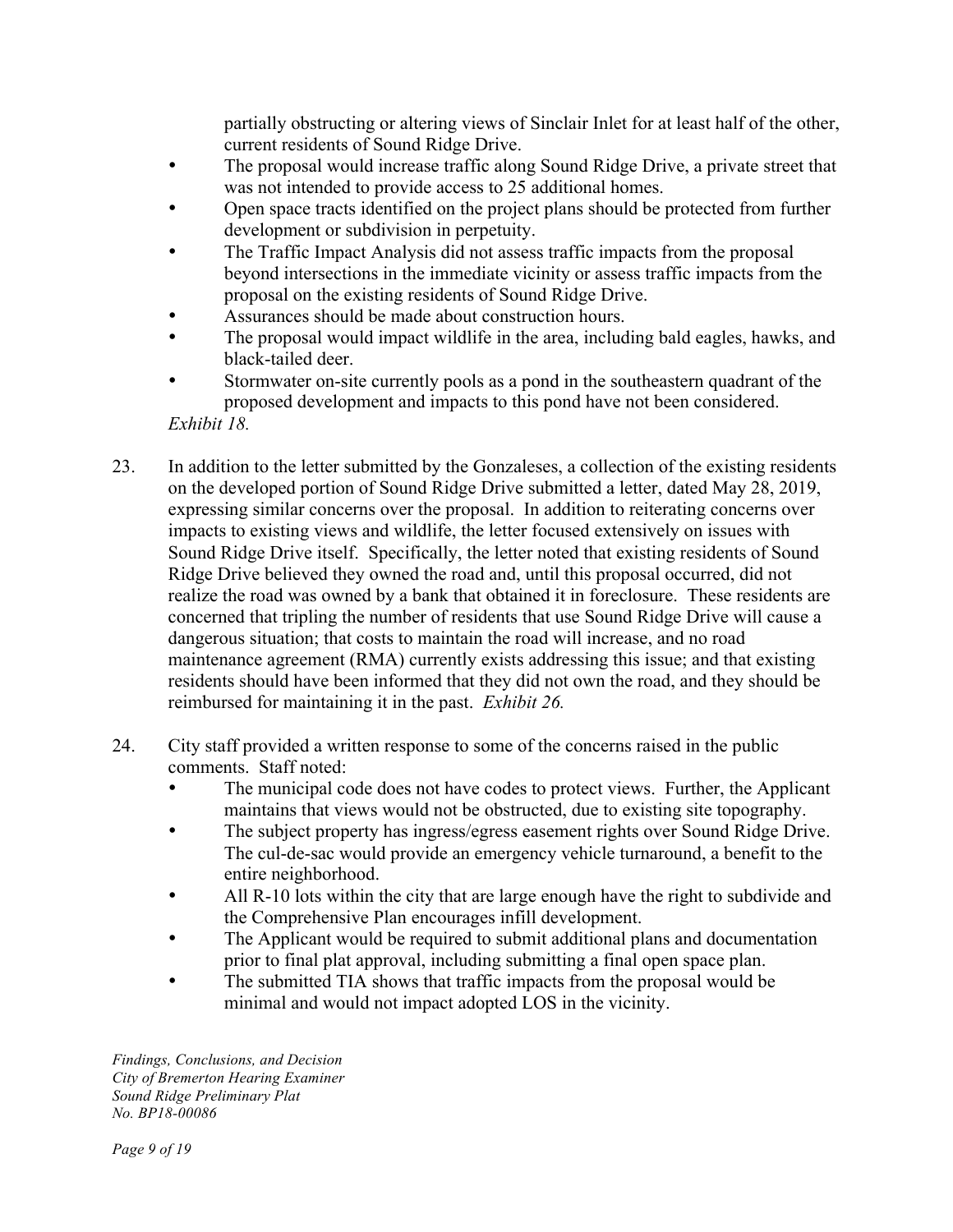- The municipal code does not limit construction hours to weekday work hours. Construction sites must comply with the City's noise level regulations (Chapter 6.32 BMC).
- WDFW was notified of the proposal and had no comments. Critical areas maps do not indicate the presence of eagle nests in the vicinity.
- The water that is retained on the property is a man-made sediment pond from past grading activities on the site.

*Exhibit 24, Staff Report, pages 10 and 11.* 

### Testimony

- 25. City Planner Kelli Lambert testified generally about the application, about the history of the site, and about how the current proposal would comply with the City Comprehensive Plan, zoning ordinances, critical areas ordinances, and the criteria for plat approval under BMC 20.12.100*.* She also explained how the proposal would comply with the requirements for a residential cluster development under BMC 20.58.060. Ms. Lambert noted that, although access from Sound Ridge Drive and ownership of Sound Ridge Drive has been raised as a concern, the Applicant has documented its right to ingress and egress to and from the property via Sound Ridge Drive. *Testimony of Ms. Lambert.*
- 26. Applicant Representative Suzanne Bernard also testified generally about the proposal and explained that the property was previously cleared for development in the past. She explained that, currently, there is no road maintenance agreement (RMA) related to Sound Ridge Drive but that all developed lots along Sound Ridge Drive have access to the road. The Applicant hopes that the bank that owns the road will deed it to the Applicant and the other property owners along Sound Ridge Drive. *Testimony of Ms. Bernard.*
- 27. Area resident William Kennish testified that he prepared the letter signed by several residents of Sound Ridge Drive (Exhibit 26, discussed above). He noted that, because the notice was only mailed to property owners within 300 feet of the property and the notice was posted at the end of Sound Ridge Drive (on the property), many residents on Sound Ridge Drive were unaware of the proposal. Mr. Kennish stressed that, through this process, the homeowners along Sound Ridge Drive have now learned they do not own the road they have been maintaining and that this seems unfair. He stressed that all the homeowners would like to see an RMA put in place prior to development, to ensure that Sound Ridge Drive is maintained in the future, and that the Applicant would be responsible for the bulk of traffic that would impact the road. *Testimony of Mr. Kennish.*
- 28. Michael Gonzales reiterated many of the concerns raised by Mr. Kennish and, further, the concerns he and his wife raised in their written comments (Exhibit 18, discussed above). *Testimony of Mr. Gonzales.*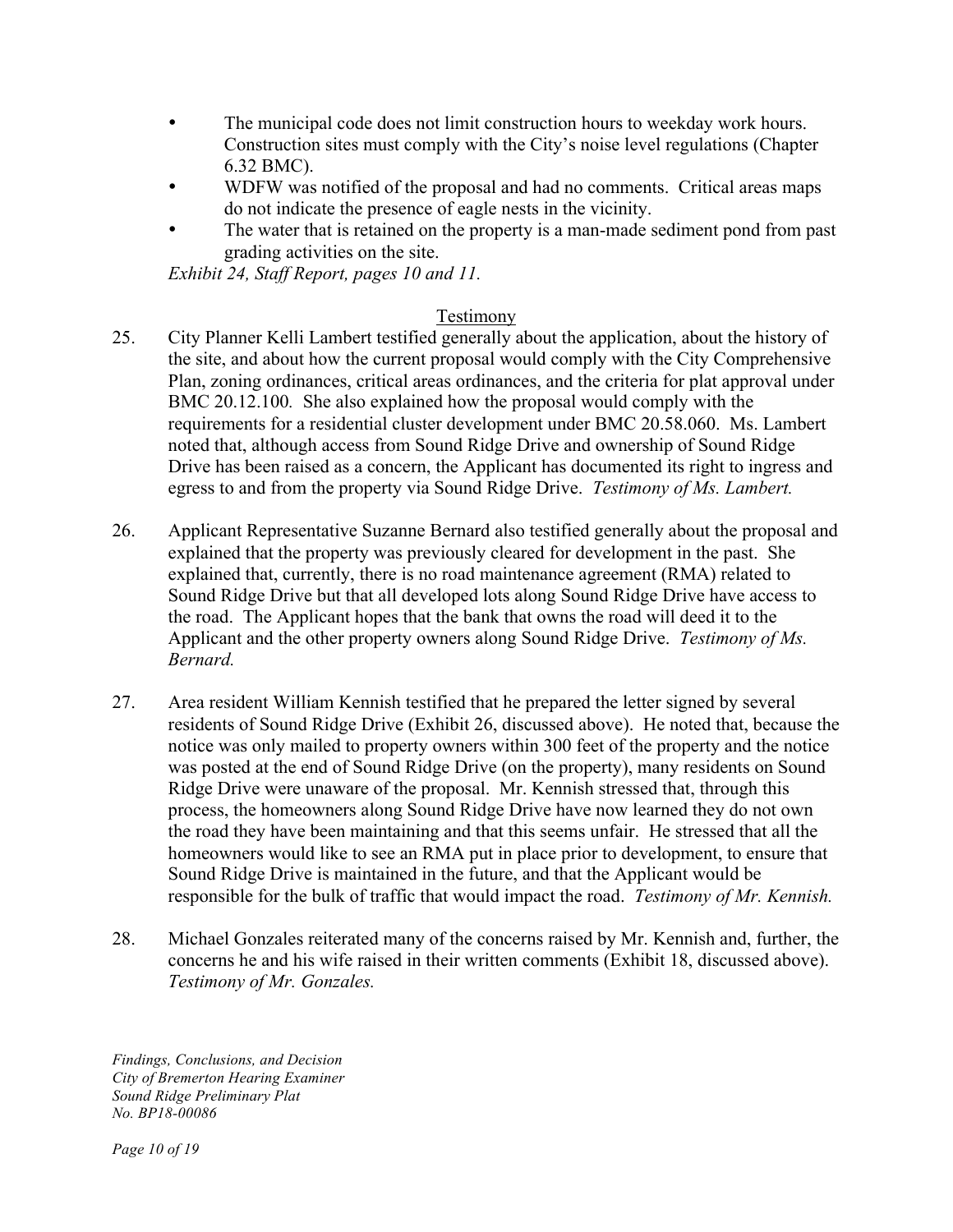29. In response to the testimony of Mr. Kennish and Mr. Gonzales, Ms. Bernard stressed that the Applicant has clear and legal access to the property from Sound Ridge Drive and that no other site access would be possible. She also noted that, according to the title report, the site is not encumbered by any view corridors. Ms. Bernard noted, however, that the Applicant would repair any damage to Sound Ridge Drive that occurs because of construction. She further noted that, until Kitsap Bank divests itself of the rights to Sound Ridge Drive, the Applicant has no control over it, and it would not be possible to create a new RMA without clear title. In response to an inquiry from the Hearing Examiner, Ms. Bernard stated that the Applicant would agree to keep the record open until June 4, 2019, to see if additional information from Kitsap Bank could be obtained addressing this issue. Ms. Lambert also noted that the City would concur with keeping the record open to allow interested members of the public to provide additional comments on the proposal. *Testimony of Ms. Bernard; Testimony of Ms. Lambert.*

### Additional Written Submittals

- 30. After the hearing, the Applicant submitted a letter from Larry Grohn, SVP Corporate Real Estate Director of Kitsap Bank. The letter notes that there are currently 27 lots that were created through the boundary line adjustment process, in addition to the project site, that have easement rights over Sound Ridge Drive for access and utilities. Mr. Grohn points out that the prior owner of the property created each of the parcels and installed Sound Ridge Drive. That owner intended to dedicate Sound Ridge Drive to the City as a public roadway. Since Sound Ridge Drive was installed in approximately 2007, however, the City's standards for acceptance of roadway improvements have changed, and Sound Ridge Drive would not meet the City's current standards. Mr. Grohn also explained that Kitsap Bank does not intend to retain ownership of Sound Ridge Drive, which it came to own through a foreclosure action, and would like to work with the lot owners that have easement rights, including the Applicant, to transfer ownership to them. *Exhibit 28.*
- 31. William Kennish also submitted additional comments after the hearing, along with photographs. In an email dated June 3, 2019, he noted:
	- The existing residents along Sound Ridge Drive would prefer that the road be deeded to them and that the present proposal for 25 new residences be denied.
	- Recognizing that the "preferred" alternative is unlikely, those residents that Mr. Kennish were able to consult agree that, if the proposal moves forward, speed tables should be installed along Sound Ridge Drive to prevent speeding, each plot should be awarded a proportional share of the responsibility for Sound Ridge Drive, and an RMA should be put in place and managed by the HOA of the new development. The existing homeowners would prefer that they not be required to pay for future maintenance of Sound Ridge Drive (in light of their efforts to maintain the road in the past without being legally required to do so) but agree that all new homes built along Sound Ridge Drive would be required to pay

*Findings, Conclusions, and Decision City of Bremerton Hearing Examiner Sound Ridge Preliminary Plat No. BP18-00086*

*Page 11 of 19*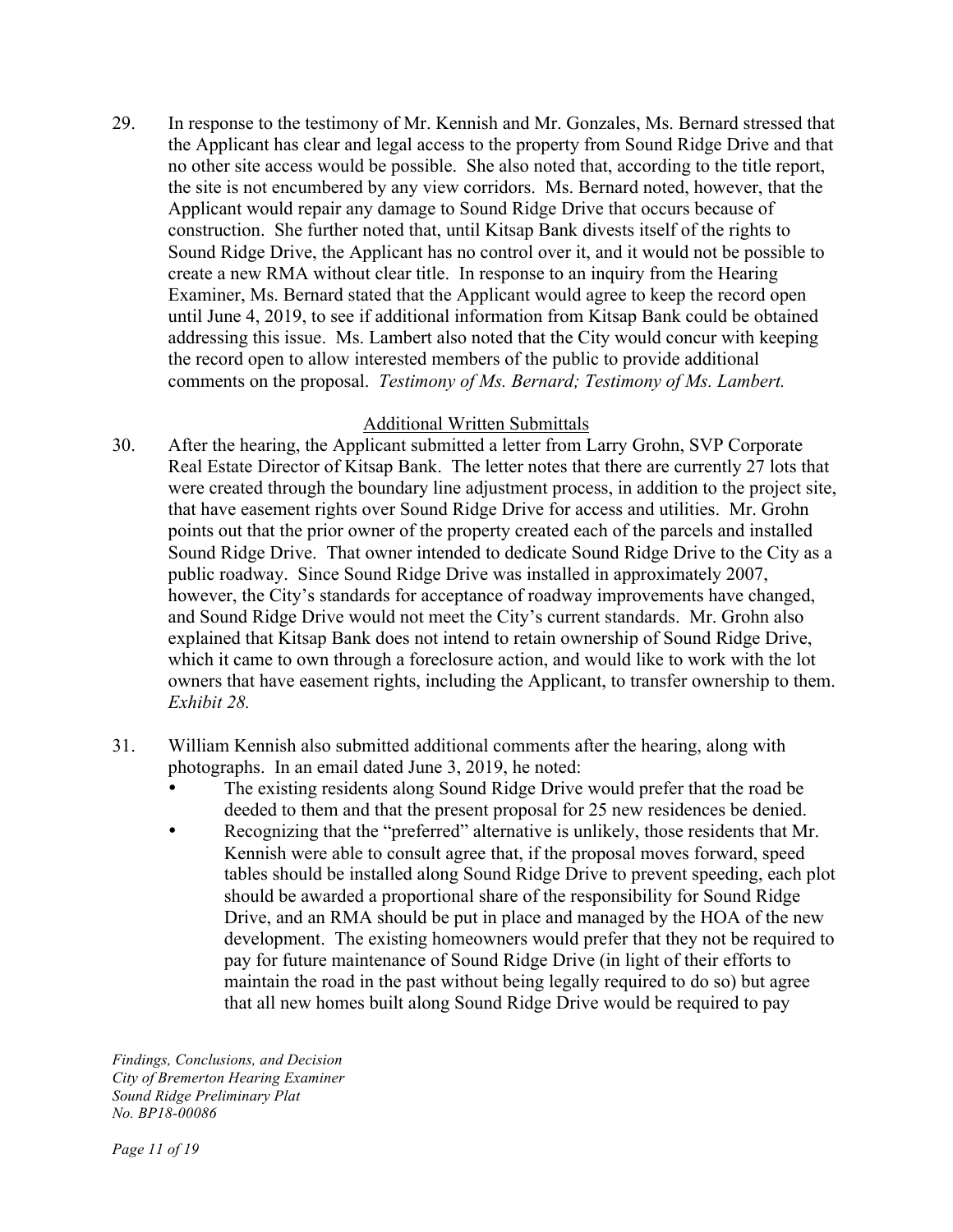appropriate dues under the RMA for future maintenance of the road. Residents would also like to be included as parties to the RMA.

*Exhibit 29.*

### Staff Recommendation

32. City staff determined that, with conditions, the proposed development would comply with the Comprehensive Plan, the City's zoning and critical areas ordinances, and the applicable building and development regulations under the municipal code. *Exhibit 24, Staff Report, pages 11 through 13.*

## **CONCLUSIONS**

### **Jurisdiction**

The Hearing Examiner is granted jurisdiction to hear and decide preliminary plat requests. *Bremerton Municipal Code (BMC) 20.12.090(a)(2)(i).* 

### Criteria for Review

The Hearing Examiner may approve a preliminary plat if it meets the following criteria:

- (a) The subdivision is in conformance with the Comprehensive Plan, Shoreline Master Program, and any other City-adopted plans;
- (b) Provisions have been made for water, storm drainage, erosion control and sanitary sewage disposal for the subdivision that are consistent with current standards and plans as adopted in City code or ordinance;
- (c) Provisions have been made for roads, utilities, street lighting, street trees and other improvements that are consistent with the zoning code and Engineering Standards;
- (d) Provisions have been made for dedications, easements and reservations;
- (e) The design, shape and orientation of the proposed lots are appropriate to the proposed use. In addition to meeting the minimum lot size density requirement, each residential lot must provide a building envelope. Therefore, corner lots, lots with easements, or lots with environmental constraints may have to be larger than other lots in the subdivision;
- (f) The subdivision complies with the relevant requirements of the zoning code and all other relevant local regulations;
- (g) Appropriate provisions are made to address all impacts identified by any special reports that have been prepared;
- (h) Appropriate provisions for maintenance and monitoring of privately owned common facilities have been made;
- (i) Appropriate provisions, in accordance with RCW 58.17.110, are made for:
	- (1) The public health, safety, and general welfare and for such open spaces, drainage ways, streets or roads, alleys or other public ways, transit stops, potable water supplies, sanitary wastes, parks and

*Findings, Conclusions, and Decision City of Bremerton Hearing Examiner Sound Ridge Preliminary Plat No. BP18-00086*

*Page 12 of 19*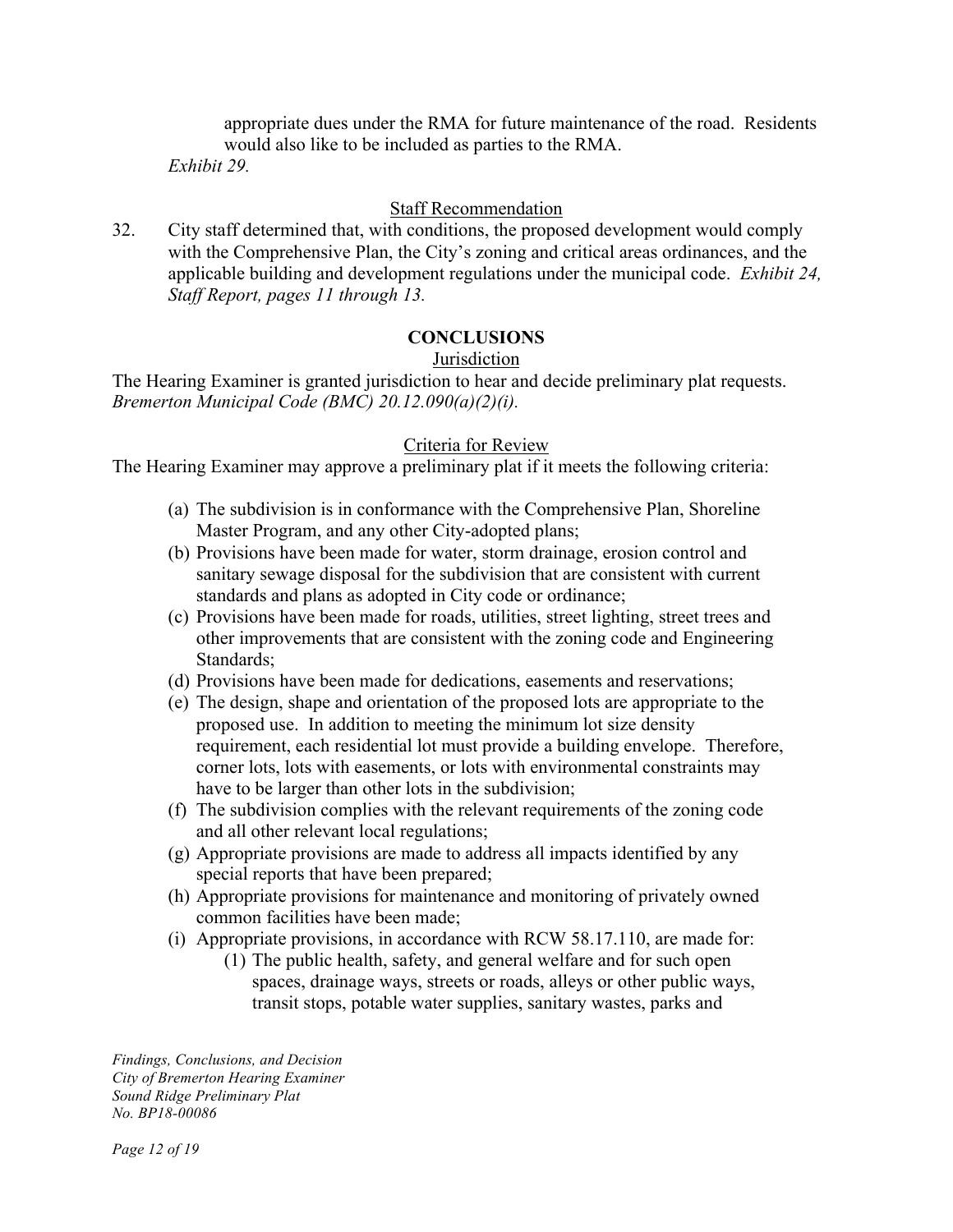recreation, playgrounds, schools and school grounds and all other relevant facts, including sidewalks and other planning features that [ensure] safe walking conditions for students who only walk to and from school; and

(2) The public use and interest will be served by the platting of such subdivision and dedication.

#### *BMC 20.12.100.*

The above criteria carry out the state subdivision criteria, codified at Chapter 58.17 RCW, as follows:

A proposed subdivision and dedication shall not be approved unless the city, town, or county legislature body makes written findings that: (a) appropriate provisions are made for the public health, safety, and general welfare and for such open spaces, drainage ways, streets or roads, alleys, other public ways, transit stops, potable water supplies, sanitary wastes, parks and recreation, playgrounds, schools and schoolgrounds and all other relevant facts, including sidewalks and other planning features that assure safe walking conditions for students who only walk to and from school; and (b) the public use and interest will be served by the platting of such subdivision and dedication.

*RCW 58.17.110(2)*.

#### *Residential Cluster Development*

In accord with the Bremerton Municipal Code, the decision-making authority may grant a RCD only if it is approved concurrent with the approval of a subdivision. The RCD shall follow the same approvals and timelines as the concurrent subdivision application pursuant to Chapter 20.12 BMC, Land Division. *BMC 20.58.060(e).*

The criteria for review adopted by the City Council are designed to implement the requirement of Chapter 36.70B RCW to enact the Growth Management Act. In particular, RCW 36.70B.040 mandates that local jurisdictions review proposed development to ensure consistency with City development regulations, considering the type of land use, the level of development, infrastructure, and the characteristics of development. *RCW 36.70B.040*.

#### Conclusion Based on Findings

**1. With conditions, the proposed plat would comply with the requirements for preliminary plat approval under BMC 20.12.100 and RCW 58.17.110.** The Applicant requests preliminary plat approval to subdivide 2.5 acres into 25 single-family residential lots, with associated improvements, as a residential cluster development. Twenty-four of the residential structures would be attached (zero lot line) single-family homes, and one residence would be a detached single-family home. The proposed development of clustered single-family residential dwellings is consistent with the property's Low Density Residential designation under the City Comprehensive Plan. For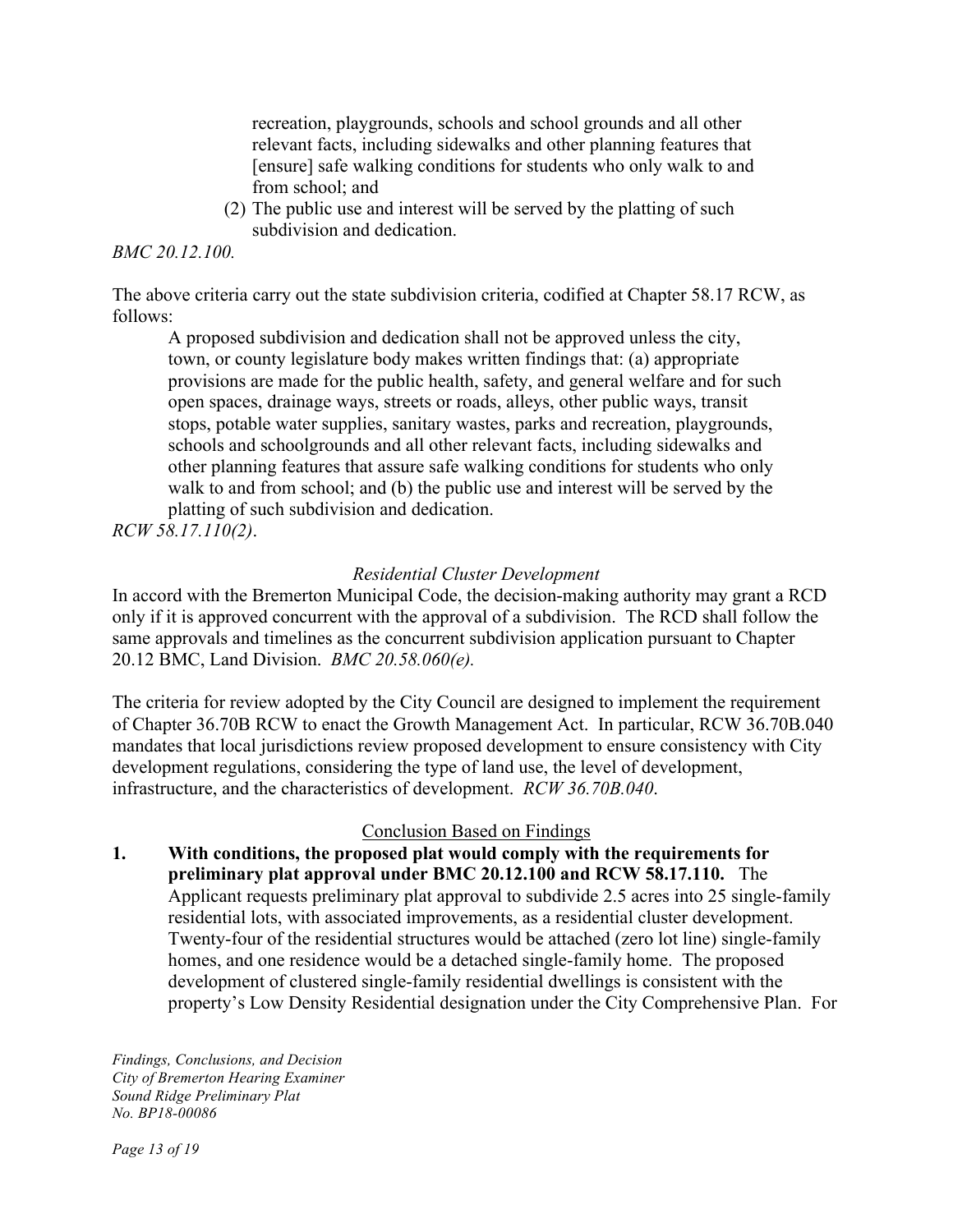instance, the Comprehensive Plan promotes infill development in order to preserve rural areas, open spaces, and ecologically functioning lands within the city and encourages the development of a variety of new housing options and densities to meet the changing needs of the city's residents. The proposed lots are also appropriate for residential use within the City's R-10 residential zoning district, which encourages density of between 5 and 10 dwelling units per acre. Here, the proposal would provide for 10 dwelling units per acre, consistent with the zoning code.

The City acted as lead agency under SEPA and determined that the proposal would not have probable significant adverse environmental impacts. The determination was not appealed. Safe walking conditions would be provided within the subdivision and along Sound Ridge Drive for student pick up from a proposed transit stop in the vicinity. The City would provide water and sewer service to the property. All stormwater from impervious roadway surfaces on-site would be detained and treated for water quality, through use of a modular wetland system, prior to being discharged into an existing storm conveyance system. The Applicant would ensure that natural drainage systems and outfalls are preserved and that stormwater flow is maintained on-site. The Applicant would also submit a Temporary Erosion and Sedimentation Control Plan and obtain a Department of Ecology water quality construction permit prior to issuance of a Site Development Permit. Provisions would be made within the proposed subdivision for roads, utilities, and street trees consistent with the City zoning code and engineering standards. The Applicant would also provide recreational opportunities within preserved open space tracts.

Slope areas on-site are sufficiently stable to allow construction of the proposed development. The City received and reviewed the Applicant's geotechnical, traffic impact analysis, and storm drainage reports and determined that adequate measures related to slope stability and stormwater would be provided. All common areas, including paths, recreation, and parking areas would be the responsibility of the developer until such time as responsibility is transferred to a homeowners' association (HOA).

The City gave reasonable notice of the application and opportunity to comment on the proposal. Although some area residents who live along Sound Ridge Drive were not mailed notice of the application or associated hearing because their homes are located further than 300 feet from the project site, the record was left open to allow further comments to be submitted. The primary issue raised by members of the public commenting on the proposal involves the future maintenance of Sound Ridge Drive. As discussed above, the subject property and 27 other lots along Sound Ridge Drive were originally created through the boundary line adjustment process and Sound Ridge Drive was installed approximately 10 years ago. The previous property owner apparently intended on dedicating the road to the City. Due to foreclosure, however, this never

*Findings, Conclusions, and Decision City of Bremerton Hearing Examiner Sound Ridge Preliminary Plat No. BP18-00086*

*Page 14 of 19*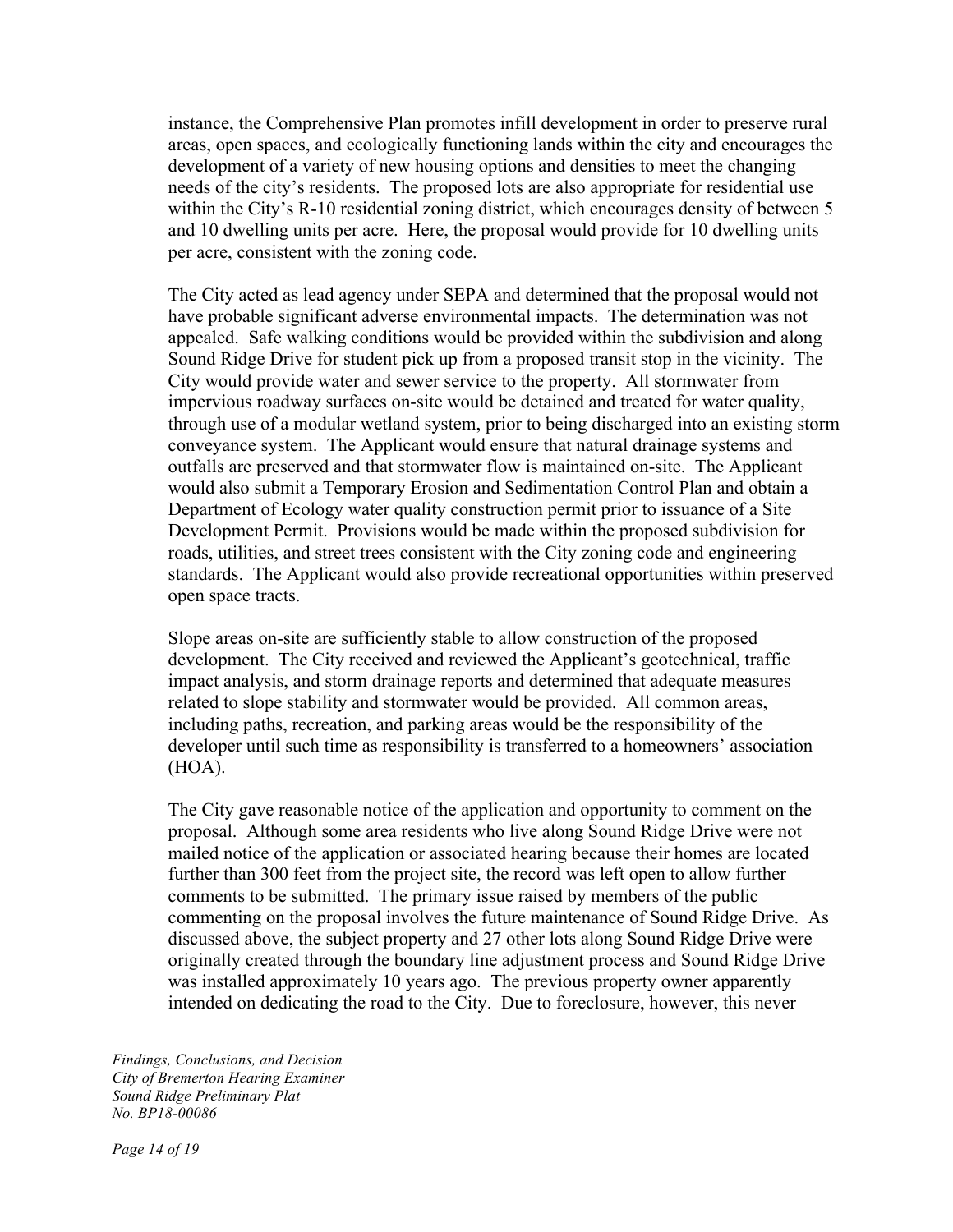occurred and Kitsap Bank came to own the property underlying Sound Ridge Drive. Accordingly, while each of the 27 other lots along Sound Ridge Drive and the subject property have easement rights for ingress and egress and utilities, none of the individual property owners controls the street itself. The record further reflects that Sound Ridge Drive would not meet the City's currently adopted roadway standards such that the City would accept the roadway through dedication. In light of this, existing residents along Sound Ridge Drive are upset that: they received incorrect or inadequate information about the roadway when purchasing their homes; they have been maintaining Sound Ridge Drive despite having no ownership interest in the road; and the proposed development of 25 additional lots within the plat would substantially increase impacts to the road without any clear requirement that the Applicant, or future residents of the plat, contribute toward road maintenance.

The Hearing Examiner recognized the untenable nature of this situation at the open record hearing and left the record open for additional information to be submitted on this topic. In addition to receiving a letter from Kitsap Bank explaining its desire to divest its ownership of Sound Ridge Drive, several members of the community submitted a proposal: that Sound Ridge Drive be dedicated to those with easement rights (including the Applicant) and that the Applicant create a Road Maintenance Agreement (RMA) that would be managed by the future HOA for the proposed plat. As part of the RMA, speed tables would be installed along Sound Ridge Drive to discourage speeding. In addition, existing properties along the road would not be required to pay additional maintenance fees in the future, in light of their having maintained the road in the past, but all future homes built on the remaining 18 lots outside of the 25 lots associated with the preliminary plat, would be required to pay a proportional share of the future maintenance of Sound Ridge Drive. This solution would result in a single entity (the HOA for the proposed plat) taking care of the road, rather than the piecemeal approach currently being taken by individual property owners, and would ensure that the road is maintained in perpetuity. Moreover, because all HOA members in the new development would have to travel the entire length of the road to reach their residences, they will remain in the best position to determine what road maintenance is necessary in the future.

The Hearing Examiner generally concurs with the approach proposed by the existing residents. He lacks the authority, however, to require homeowners outside the proposed plat to work with the Applicant or Kitsap Bank to ensure that ownership of Sound Ridge Drive is transferred or that an RMA is developed that will ensure future maintenance of the road. RCW 58.17.110 and BMC 20.12.100, however, require that the Hearing Examiner assure that appropriate provisions related to roads and access exist. Here, access to the proposed plat from Sound Ridge Drive must be assured in perpetuity. Accordingly, additional conditions of approval (Conditions 30 and 31) have been added addressing the need for an RMA for Sound Ridge Drive specific to the Applicant and the future HOA for the plat.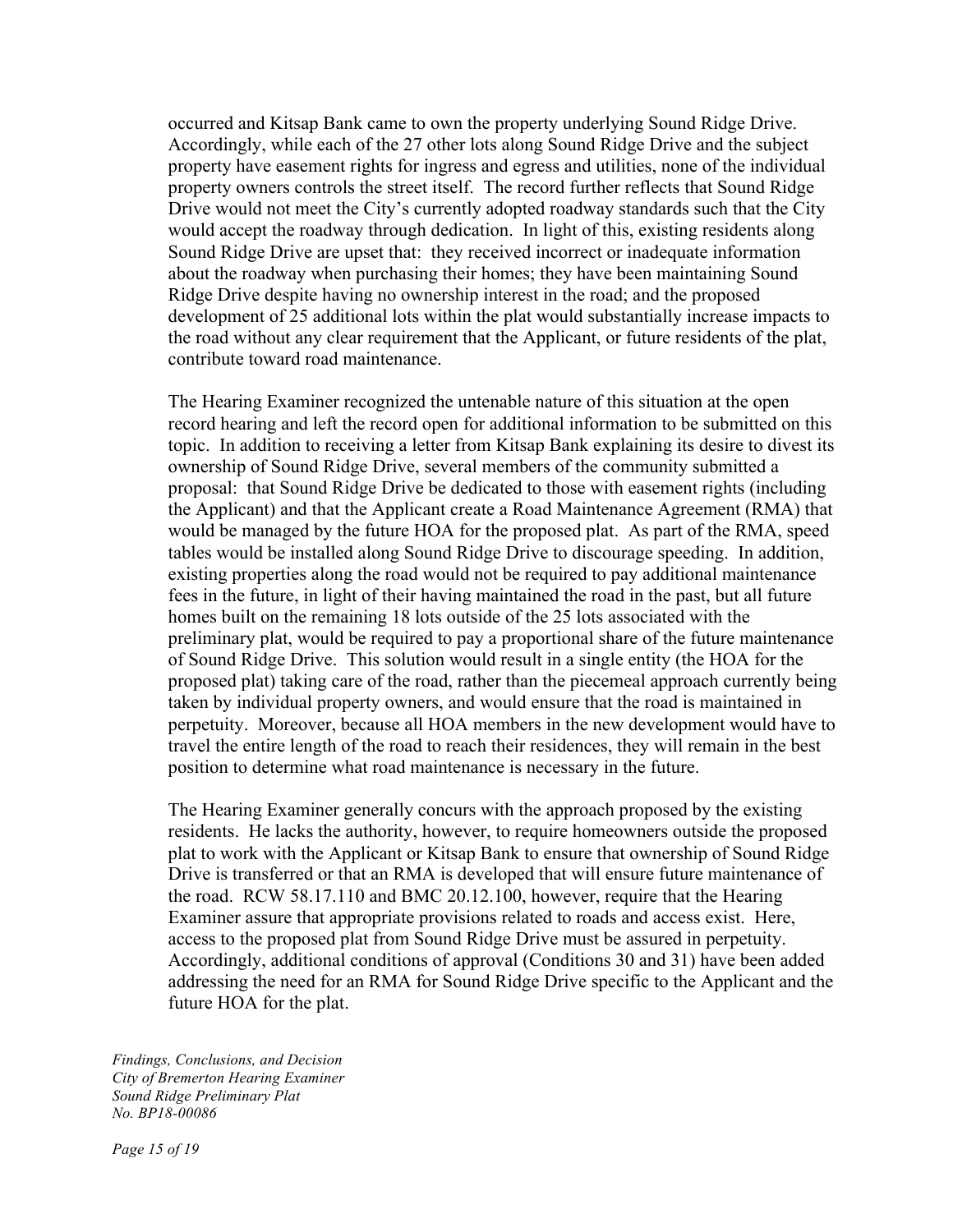City staff reviewed the proposal and determined that the proposed plat would comply with municipal requirements and that the public use and interest would be served by the platting of the subdivision. The Hearing Examiner concurs with this assessment. Conditions unique to the proposal and those required of all preliminary plats, however, are necessary to ensure development meets all requirements of the municipal code and the City's other development standards, and to ensure that all concerns raised by reviewing departments and agencies have been adequately addressed. *Findings 1 – 32.* 

**2. With conditions the proposal would be consistent with the approval criteria for a Residential Cluster Development under BMC 20.58.060.** The intent of the Residential Cluster Development (RCD) provisions of the municipal code is to accommodate urban densities of the underlying zoning district while allowing residential development to utilize less land area. These provisions aim to allow greater flexibility in the design of subdivisions to ensure development is in harmony with the natural characteristics on-site and to preserve features such as critical areas, open space, recreation areas, or scenic vistas. The proposed RCD allows for clustered single-family residences while protecting existing critical areas, including steep slopes, which limit development. An RCD follows the same approvals and timelines as the concurrent subdivision application pursuant to Chapter 20.12 BMC, Land Division. As noted above in Conclusion 1, conditions are necessary to ensure development meets all requirements of the municipal code and the City's other development standards, and to ensure that all concerns raised by reviewing departments and agencies have been adequately addressed. *Findings 1 – 32.*

### **DECISION**

Based upon the preceding findings and conclusions, the request for a preliminary plat to subdivide 2.5 acres into 25 single-family lots, with associated improvements, as a residential cluster development at the south end of Sound Ridge Drive is **APPROVED,** subject to the following conditions:4

1. Building envelopes for primary structures for each lot, and the 10 foot parameter setback, shall be illustrated on the face of the final subdivision. All rear yard setbacks shall be 15 feet, except for the following adjusted rear yard setbacks: Lot #21 (14 feet), Lot #11 (6 feet); and Lots #1, #12, and #13 (10 feet). The approval of the final subdivision does not constitute approval to construct a residence on any lot. Application(s) for building permits that include site plan review from the City are required after Final Plat approval.

 $\frac{1}{4}$  $<sup>4</sup>$  Conditions include both legal requirements applicable to all developments and requirements to mitigate</sup> the specific impacts of this development.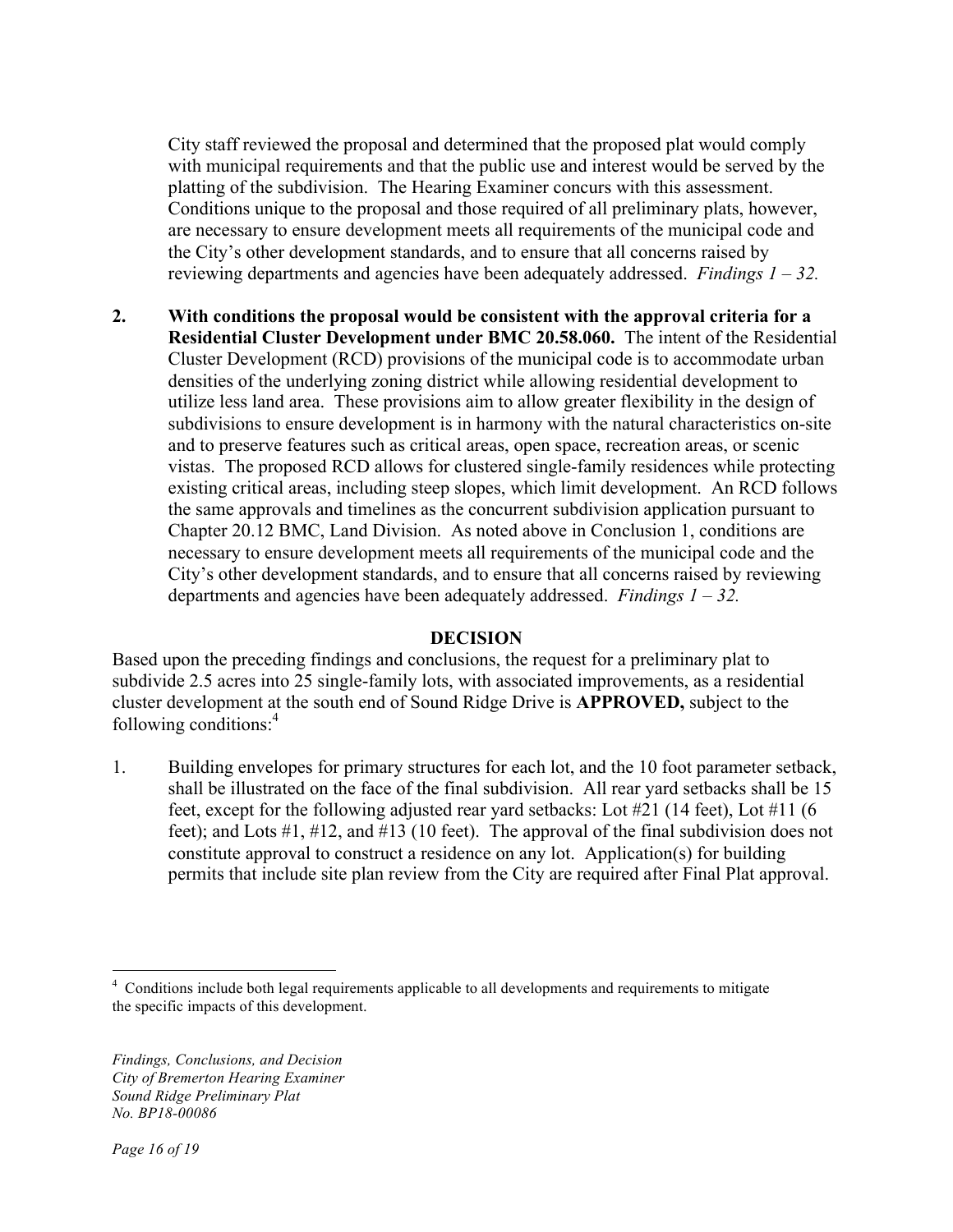- 2. A ten-foot perimeter setback of the site must be maintained including no structures or parking areas are allowed to be located in that area. This information must be identified on the Final Plat documents.
- 3. All driveways and areas used for loading, parking and maneuvering motorized vehicles shall have a paved surface.
- 4. All units shall have two (2) off-street paved parking spaces.
- 5. A Site Development Permit is required pursuant to BMC 20.58.090 and should be completed prior to Final Plat approval.
- 6. The open space areas shall be restricted in perpetuity from further subdivisions and/or land development. This shall be recorded on the face of the plat.
- 7. A final Open Space Plan per BMC 20.58.060(d)(8)(vi), compliant with the requirements of the landscaping code (BMC 20.50), and with monitoring, maintenance and guarantees, is required for the Site Development Permit approval. This proposal identifies common open space areas on separate tracts, and these must be restricted in perpetuity from further subdivision or development. The Open Space Plan shall be referenced on the face of the Final Plat and recorded with the Final Plat.
- 8. The maintenance of the commonly owned areas will be required on the face of the plat as being the responsibility of the property owners. All common areas shall be the responsibility of the developer until such time that the responsibility transfers to the Homeowners Association (HOA). This shall be shown on the face of the final plat.
- 9. The open space tracts must be installed prior to Final Plat approval.
- 10. Landscape plans for areas other than the Open Space tracts, including street trees and irrigation, must be approved with Site Development Permit and installed prior to Final Plat.
- 11. Development shall comply with the recommendations within the Geotechnical Engineering Report prepared by EnviroSound Consulting, Inc., dated August 1, 2018.
- 12. An additional geotechnical report must be submitted with Site Development Permit prior to Final Plat, to ensure the structures are no native soil or structural fill that has been placed in accordance with the geotechnical engineer's recommendations.
- 13. An additional geotechnical report is required for any proposed construction in the vicinity of Test Pit 1, as identified in the EnviroSound Consulting, Inc., geotechnical report. This

*Findings, Conclusions, and Decision City of Bremerton Hearing Examiner Sound Ridge Preliminary Plat No. BP18-00086*

*Page 17 of 19*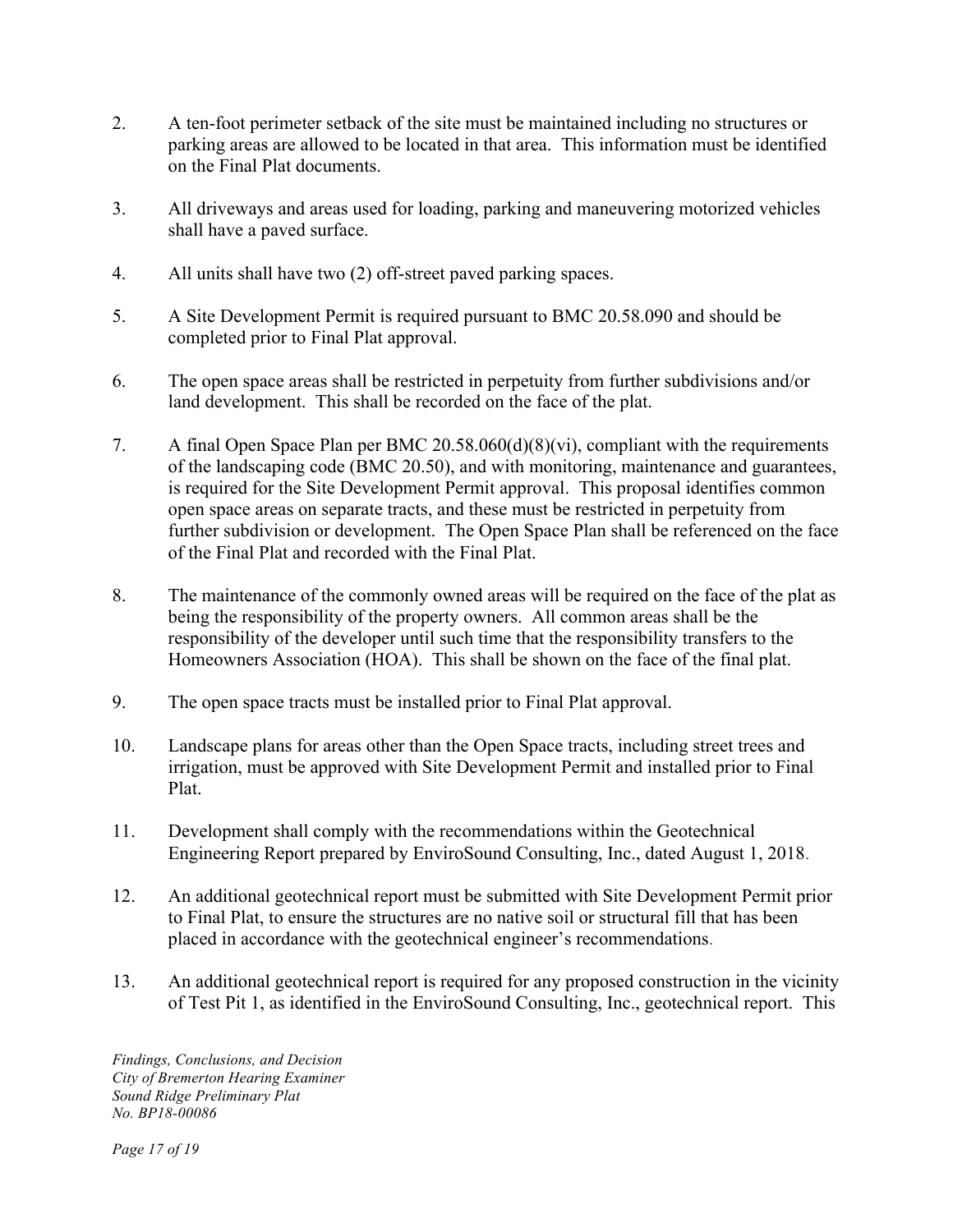additional report is required at time of building permit submittal for Lot 1. Additional geotechnical information may be required at time of building permit submittal for the remaining lots.

- 14. Prior to the issuance of any building permit, a Notice to Title & Hold Harmless Agreement (example is provided in Exhibit 19) shall be recorded at the Kitsap County Auditor's Office. This requirement shall be referenced on the face of the Final Plat.
- 15. All required storm drainage infrastructure shall be installed under separate permits prior to Final Plat approval.
- 16. Public water and sanitary sewer mains are required and shall be designed, installed, and accepted pursuant to BMC Title 15 prior to Final Plat approval.
- 17. Sound Ridge Drive shall be constructed pursuant to the Local Access Roadway Classification Table.
- 18. All frontage improvements, (with the exception of planter strips and street lighting), to include curb, gutter, sidewalk, street trees, and associated pavement restoration, shall be installed prior to Final Plat approval.
- 19. Standard driveway approaches are required, per the Standard Driveway requirement in current City of Bremerton Standards and BMC 11.12.
- 20. Detailed landscape and street tree plan, including irrigation plan, shall be required for review and approval by Public Works, Utilities & Engineering during the Site Development Permit.
- 21. ADA sidewalk ramps are required, consistent with City standards.
- 22. Temporary Erosion and Sedimentation Control Plan is required. Ecology construction permit will be required prior to issuance of the Site Development Permit.
- 23. Parcel addresses and private street names are required and shall be shown on the face of the plat prior to Final Plat approval.
- 24. The developer shall coordinate with Waste Management for trash collection and with the US Postal Service for proper mail service prior to Site Development approval.
- 25. A fire sprinkler system shall be installed in each residence.
- 26. The cul-de-sac is required to be a minimum of 96 feet.

*Findings, Conclusions, and Decision City of Bremerton Hearing Examiner Sound Ridge Preliminary Plat No. BP18-00086*

*Page 18 of 19*